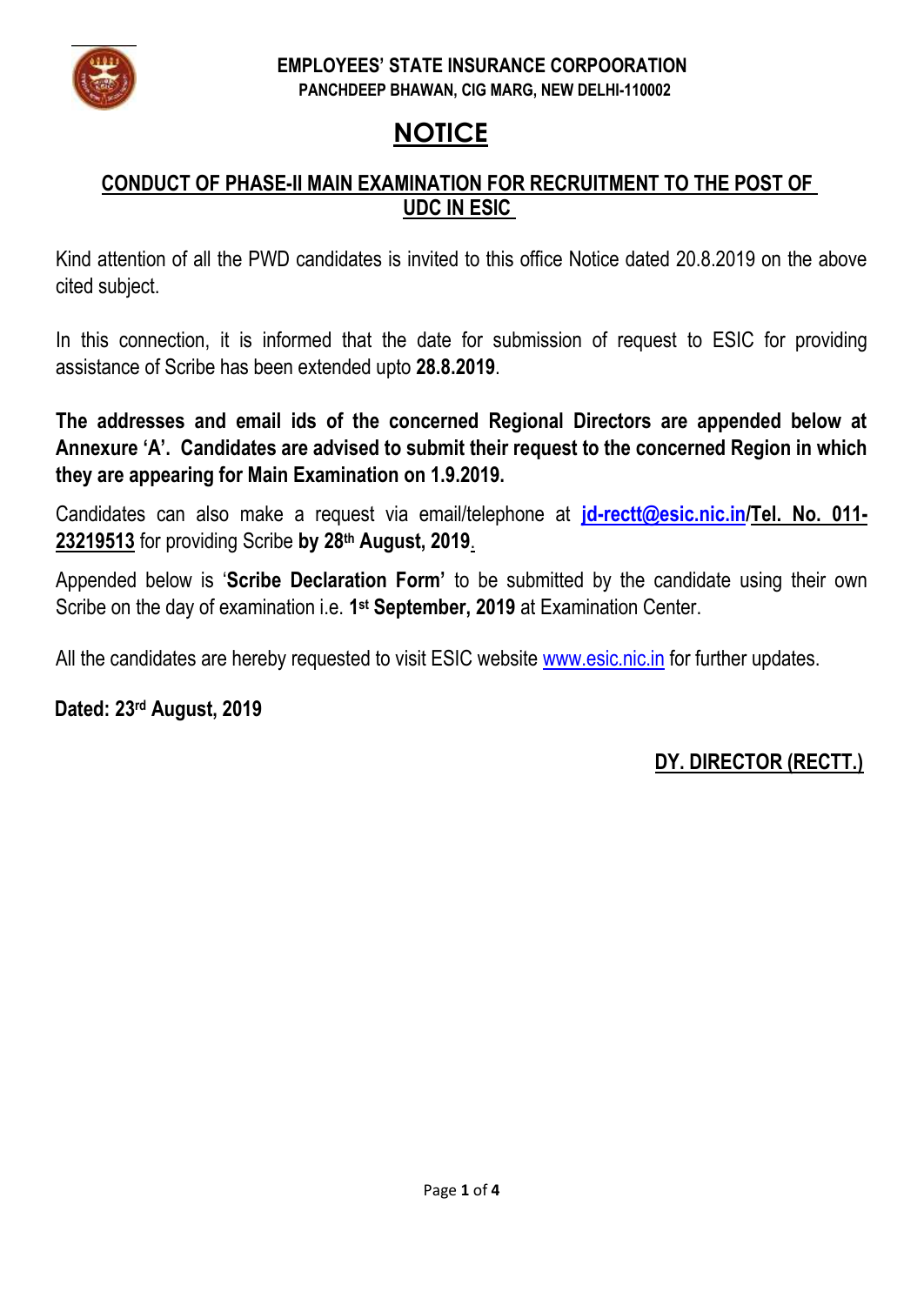# **SCRIBE DECLARATION FORM**

|               | We, the undersigned, Shri/Smt/Kum. |  |                                               |         |     | eligible candidate having |     |
|---------------|------------------------------------|--|-----------------------------------------------|---------|-----|---------------------------|-----|
| qualification |                                    |  | Post.                                         | Applied | tor | UDC                       | and |
| Shri/Smt/Kum. |                                    |  | eligible writer (Scribe) having qualification |         |     |                           | for |

the eligible candidate, do hereby declare that :

- 1. The scribe is identified by the candidate at his/her own cost and as per own choice.
- **2. In case it is found that the qualification of the Scribe is not as declared by the candidate and/or the qualification of the Scribe is not one step below the minimum qualification criteria for the post, the candidature of the candidate shall be summarily rejected. In such case the candidate shall forfeit his/her right to the post and claims relating thereto.**
- 3. The candidate is **blind/low vision** or affected by **cerebral palsy** with **loco-motor impairment and his/her writing speed is affected** and she/he needs a writer (scribe) as permissible under the Government of India rules governing the recruitment of Physically Challenged persons.
- 4. As per the rules, the candidate availing services of a scribe is eligible for compensatory time of 20 minutes for every hour of the examination.
- 5. In view of the importance of the time element and the examination being of a competitive nature, the candidate undertakes to fully satisfy the Medical Officer of the Organization that there was necessity for use of a scribe as his/her writing speed is affected by the disabilities mentioned in Point 3 above.
- *6. The candidate has ensured that the scribe is not a candidate for the same recruitment exercise.*
- *7. The scribe has ensured that he/she is not appearing in the same recruitment exercise.*
- 8. All the above statements made by us are true and correct to the best of our knowledge and belief. We also understand that in case it is detected at any stage of recruitment that we do not fulfill the eligibility norms and/or that the information furnished by us is incorrect/false or that we have suppressed any material fact(s), the candidature of the applicant (both the candidate as well as scribe in case he/she has appeared in the same examination) will stand cancelled, irrespective of the result of the examination. If any of these shortcoming(s) is/are detected even after the candidate's appointment, his/her services are liable to be terminated. In such circumstances, both signatories will be liable to criminal prosecution.

I, \_\_\_\_\_\_\_\_\_\_\_\_\_\_\_\_\_\_\_\_\_\_\_\_\_\_\_\_\_\_ (Scribe) certify that I am not a candidate for this recruitment.

 **(Name of Scribe)**

I, \_\_\_\_\_\_\_\_\_\_\_\_\_\_\_\_\_\_\_\_\_\_\_\_\_\_\_\_the candidate for this recruitment certify that I have ensured that the above

#### **(Name of candidate)**

scribe is not appearing for this recruitment.

#### **Given under are our signature and contact details**: -

|                     | <b>SCRIBE</b>  | <b>CANDIDATE</b> |  |  |
|---------------------|----------------|------------------|--|--|
|                     | Signature:     | Signature:       |  |  |
|                     | Name:          | Name:            |  |  |
|                     | Qualification: | Qualification:   |  |  |
|                     | Address:       | Address:         |  |  |
| Photo of the Scribe | Contact No.:   | Contact No.:     |  |  |

 **Signature of Invigilator**

 **\_\_\_\_\_\_\_\_\_\_\_\_\_\_\_\_\_\_\_\_**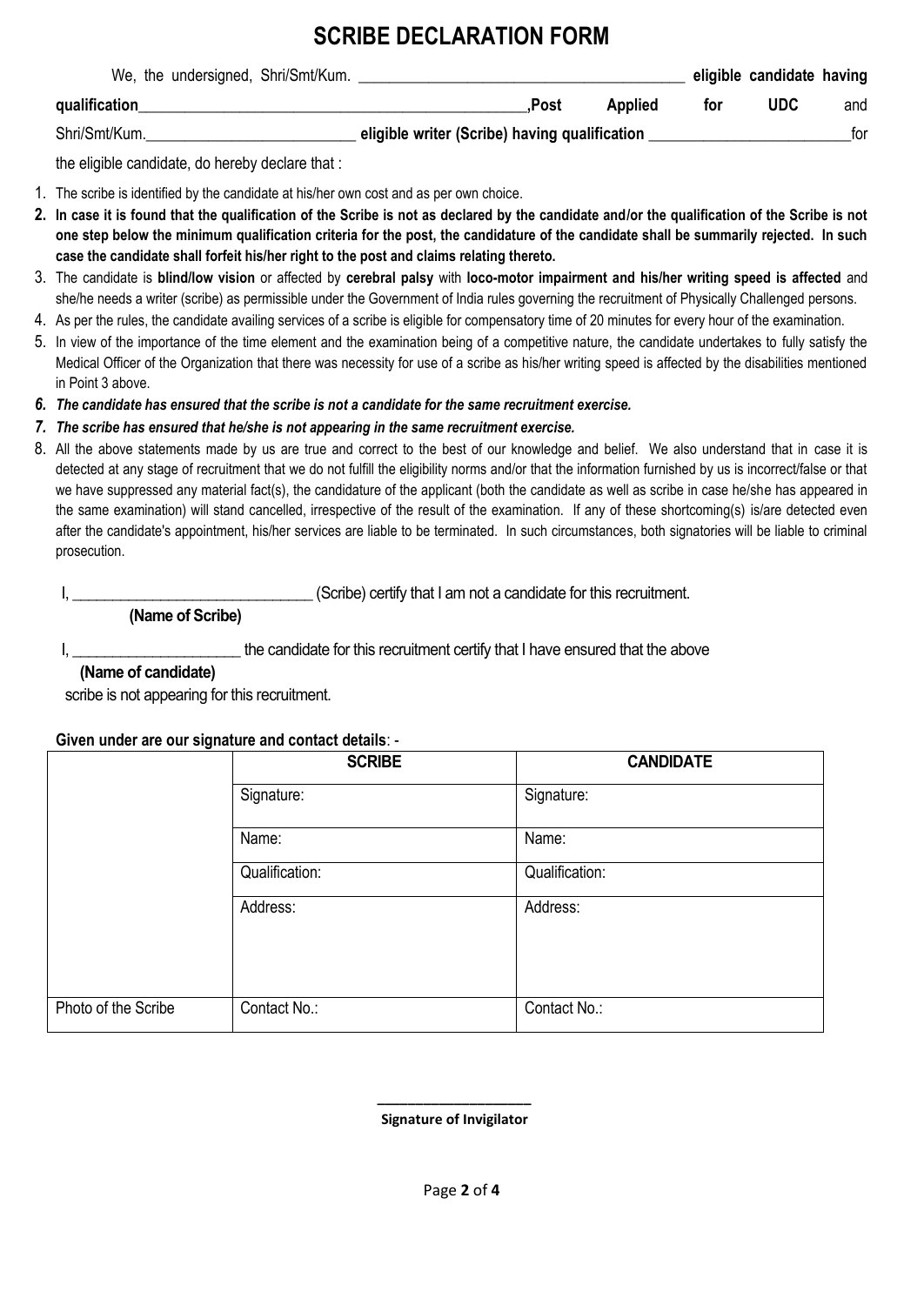### **ANNEXURE-'A'**

| SI.<br>No. | Name of the ESIC Region/State for<br>which the candidate is to be admitted in<br>the Online Examination | Address & Contact Number of ESIC<br>Regional Director for making request<br>for Scribe                                                                                    | Email Id for making request for<br><b>Scribe</b> |
|------------|---------------------------------------------------------------------------------------------------------|---------------------------------------------------------------------------------------------------------------------------------------------------------------------------|--------------------------------------------------|
| 1.         | Andhra Pradesh                                                                                          | 48-7-32A, Panchdeep Bhawan, ESIC<br>Road, Gunadala, Vijaywada,<br>Andhra Pradesh                                                                                          | rd-andhrapradesh@esic.in<br>rd-ap@esic.nic.in    |
| 2.         | Assam (For all North East Regions)                                                                      | ESI Corporation,<br>Panchdeep Bhawan,<br>P.O. BamuniMaidan,<br>Guwahati-781021. Assam.<br>Contact No. 0361-2550357                                                        | rd-assam@esic.in<br>rd-assam@esic.nic.in         |
| 3.         | Bihar                                                                                                   | ESI Corporation,<br>Panchdeep Bhawan,<br>Belly Road (J. N. Marg),<br>Opp. C.R. Building,<br>Patna-800001 (Bihar).<br>Contact No. 0612-2521928                             | rd-bihar@esic.in<br>rd-bihar@esic.nic.in         |
| 4.         | Chhattisgarh                                                                                            | ESI Corporation,<br>107, Ram Nagar Road,<br>Kota, Raipur-492010<br>Chhattisgarh<br>Contact No. 0771-2254589                                                               | rd-cgarh@esic.in<br>rd-cgarh@esic.nic.in         |
| 5.         | Delhi NCR                                                                                               | ESI Corporation,<br>DDA Complex cum Office,<br>3rd& 4 <sup>th</sup> Floor,<br>Rajendra Place, Rajendra Bhawan,<br>New Delhi - 110 008<br>Contact No.011-25734381,25745044 | rd-delhi@esic.in<br>rd-delhi@esic.nic.in         |
| 6.         | Gujarat                                                                                                 | ESI Corporation,<br>Ashram Road, Navrang Marg,<br>Ahmedabad-380014 (Gujarat).<br>Contact No. 079-27582400/450                                                             | rd-gujrat@esic.in<br>rd-gujrat@esic.nic.in       |
| 7.         | Haryana                                                                                                 | <b>ESI Corporation,</b><br>Panchdeep Bhawan, Sector-16, N.I.T.,<br>Faridabad-121002, Haryana<br>Contact No. 0129-2282442                                                  | rd-haryana@esic.in<br>rd-haryana@esic.nic.in     |
| 8.         | Jammu & Kashmir                                                                                         | ESI Corporation,<br>Regional Office,<br>10-B, Radha Bhawan, Shastri Nagar,<br>Jammu - 180 004 (J & K).<br>Contact No. 0191-2459682                                        | rd-jnK@esic.in<br>rd-jnk@esic.nic.in             |
| 9.         | Jharkhand                                                                                               | ESI Corporation,<br>Regional Office,<br><b>ESI Hospital Campus,</b><br>Namkum, Ranchi-834010 (Jharkhand).<br>Contact No. 0651-2261581                                     | rd-jharkhand@esic.in<br>rd-jharkahnd@esic.nic.in |
| 10.        | Karnataka                                                                                               | <b>ESI Corporation,</b><br>Panchdeep Bhawan, No.10, Binnyfields,<br>Binnypet, Bangalore-560023.<br>Karnataka Contact No. 080-26740764                                     | rd-karnataka@esic.in<br>rd-karnataka@esic.nic.in |
| 11.        | Kerala                                                                                                  | ESI Corporation,<br>Panchdeep Bhawan,<br>North Swaraj Round,<br>Thrissur - 680020 (Kerala)<br>Contact No. 0487-2331241                                                    | rd-kerala@esic.in<br>rd-kerala@esic.nic.in       |